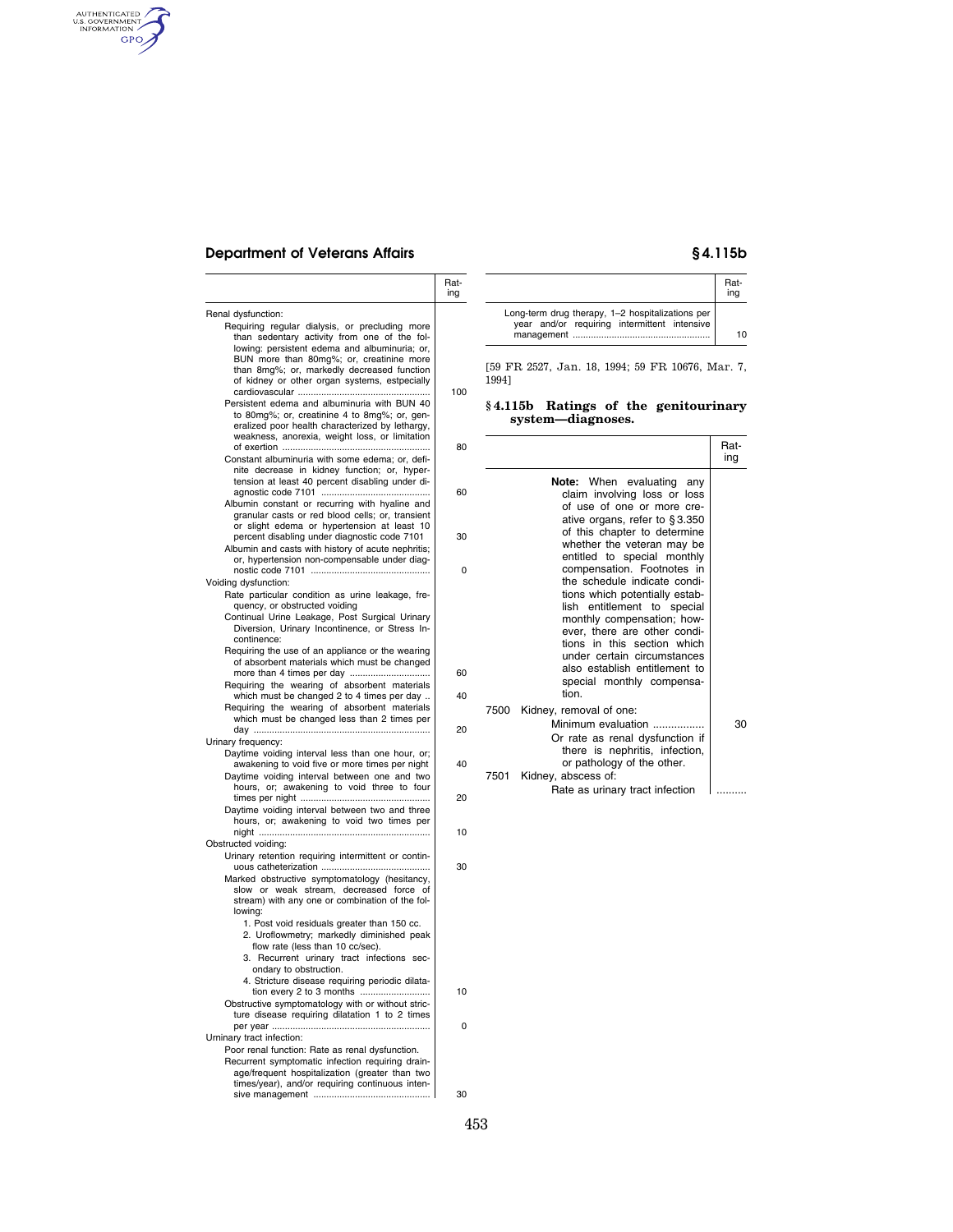# **§ 4.115b 38 CFR Ch. I (7–1–14 Edition)**

|              |                                                                                                                                                  | Rat-<br>ing |                                                                                                                                                                                      | Rat-<br>ing |
|--------------|--------------------------------------------------------------------------------------------------------------------------------------------------|-------------|--------------------------------------------------------------------------------------------------------------------------------------------------------------------------------------|-------------|
| 7502<br>7504 | Nephritis, chronic:<br>Rate as renal dysfunction.<br>Pyelonephritis, chronic:<br>Rate as renal dysfunction or<br>urinary tract infection, which- |             | 7512 Cystitis, chronic, includes interstitial<br>and all etiologies, infectious and non-in-<br>fectious:<br>Rate as voiding dysfunction.<br>7515 Bladder, calculus in, with symptoms |             |
| 7505         | ever is predominant.<br>Kidney, tuberculosis of:<br>Rate<br>in<br>accordance<br>with<br>§§4.88b or 4.89, whichever                               |             | interfering with function:<br>Rate as voiding dysfunction<br>Bladder, fistula of:<br>7516<br>Rate as voiding dysfunction or                                                          |             |
| 7507         | is appropriate.<br>Nephrosclerosis, arteriolar:<br>Rate according to predominant                                                                 |             | urinary tract infection, which-<br>ever is predominant.<br>Postoperative,<br>suprapubic                                                                                              |             |
|              | symptoms as renal dysfunc-<br>tion, hypertension or heart<br>disease. If rated under the                                                         |             | cystotomy<br>Bladder, injury of:<br>7517<br>Rate as voiding dysfunction.                                                                                                             | 100         |
|              | cardiovascular<br>schedule,<br>however, the percentage rat-<br>ing which would otherwise                                                         |             | Urethra, stricture of:<br>7518<br>Rate as voiding dysfunction.<br>Urethra, fistual of:<br>7519                                                                                       |             |
| 7508         | be assigned will be elevated<br>to the next higher evaluation.<br>Nephrolithiasis:                                                               |             | Rate as voiding dysfunction.<br>Multiple urethroperineal fistulae<br>Penis, removal of half or more<br>7520                                                                          | 100<br>30   |
|              | Rate as hydronephrosis, ex-<br>cept for recurrent stone for-                                                                                     |             | Or rate as voiding dysfunction.<br>7521<br>Penis removal of glans                                                                                                                    | 20          |
|              | mation requiring one or more<br>of the following:<br>1. diet therapy                                                                             |             | Or rate as voiding dysfunction.<br>7522 Penis, deformity, with loss of erectile<br>power-201.                                                                                        |             |
|              | 2. drug therapy<br>3. invasive or non-invasive<br>procedures more than                                                                           |             | 7523 Testis, atrophy complete:.<br>Both-201                                                                                                                                          |             |
| 7509         | two times/year<br>Hydronephrosis:<br>Severe; Rate as renal dysfunc-                                                                              | 30          | One- $01$<br>7524 Testis, removal:.<br>Both-30 <sup>1</sup>                                                                                                                          |             |
|              | tion.<br>Frequent attacks of colic with infec-                                                                                                   |             | One $-01$<br>Note: In cases of the removal                                                                                                                                           |             |
|              | tion (pyonephrosis), kidney func-<br>Frequent attacks of colic, requiring                                                                        | 30          | of one testis as the result of<br>a service-incurred injury or<br>other<br>than<br>disease,<br>an                                                                                    |             |
|              | catheter drainage<br>Only an occasional attack of colic,<br>not infected and not requiring                                                       | 20          | undescended or congenitally<br>undeveloped testis, with the<br>absence or nonfunctioning of                                                                                          |             |
|              | catheter drainage<br>7510 Ureterolithiasis:<br>Rate as hydronephrosis, ex-                                                                       | 10          | the other testis unrelated to<br>service, an evaluation of 30<br>percent will be assigned for                                                                                        |             |
|              | cept for recurrent stone for-<br>mation requiring one or more<br>of the following:<br>1. diet therapy<br>2. drug therapy                         |             | the service-connected testic-<br>ular<br>loss.<br>Testis,<br>underscended, or congeni-<br>tally undeveloped is not a<br>ratable disability.                                          |             |
|              | 3. invasive or non-invasive<br>procedures more than<br>two times/year                                                                            | 30          | 7525<br>Epididymo-orchitis, chronic only:<br>Rate as urinary tract infection.<br>For tubercular infections: Rate                                                                     |             |
|              | 7511 Ureter, stricture of:<br>Rate as hydronephrosis, ex-<br>cept for recurrent stone for-                                                       |             | in accordance with §§4.88b<br>or 4.89, whichever is appro-<br>priate.                                                                                                                |             |
|              | mation requiring one or more<br>of the following:<br>1. diet therapy<br>2. drug therapy                                                          |             | 7527 Prostate gland injuries, infections, hy-<br>pertrophy, postoperative residuals:<br>Rate as voiding dysfunction or<br>urinary tract infection, which-                            |             |
|              | 3. invasive or non-invasive<br>procedures more than<br>two times/year                                                                            | 30          | ever is predominant.<br>Malignant neoplasms of the genito-<br>7528                                                                                                                   | 100         |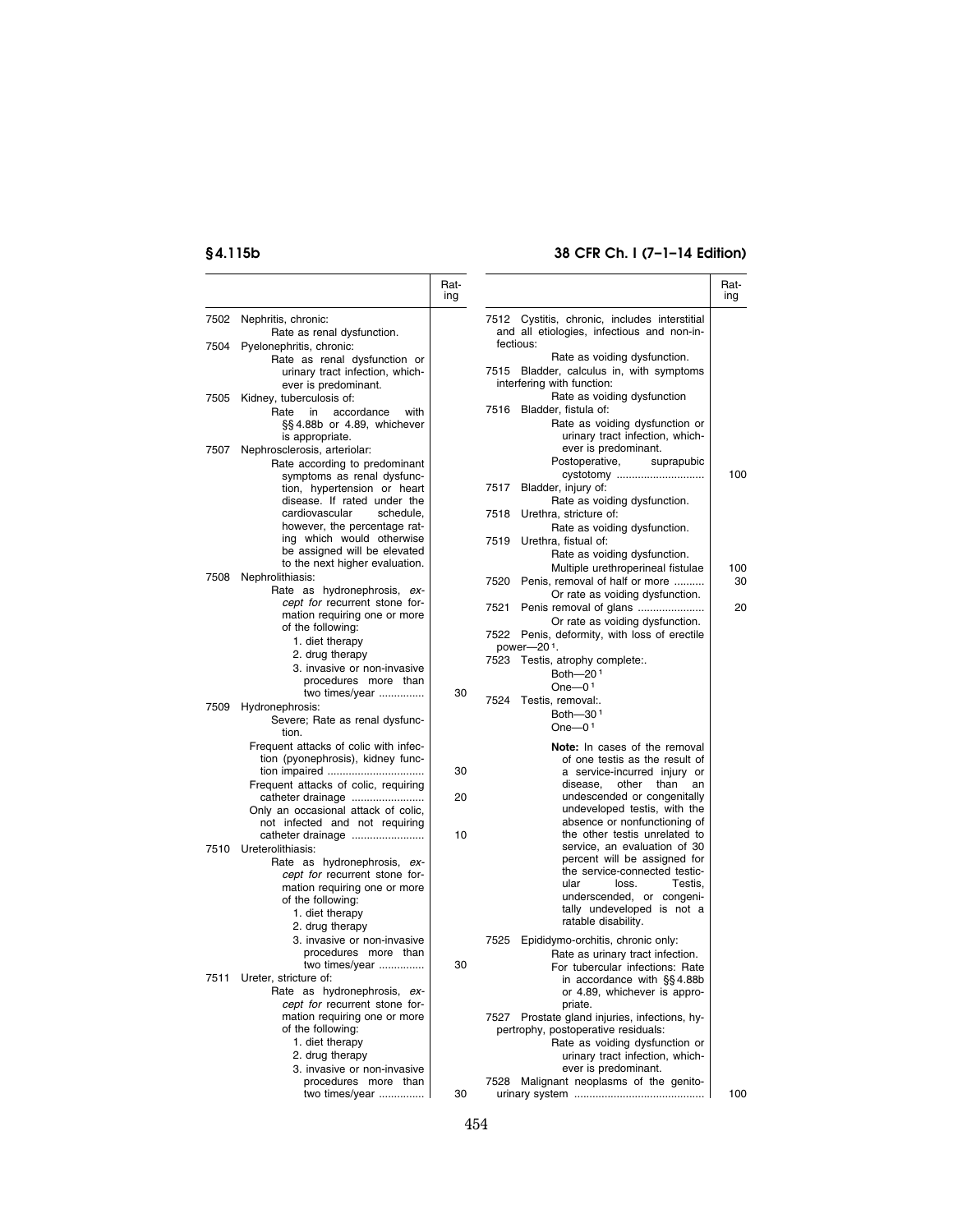### **Department of Veterans Affairs § 4.115b**

|                                                                                                                                                                                                                                                                                                                                                                                                                                                                                                                                                                                                                                                                                                                                                                                                                                                                                                                                                                                                                                                                                                                                                         | Rat-<br>ing |                                                                                                                                                                                                                                                                                                                                                                                                                                                                                                                                                                                                                                                                                                                                                                                                                                                                                                                                                                                                                                                                                                                                                                                                                                                                                                              | Rat-<br>ing |
|---------------------------------------------------------------------------------------------------------------------------------------------------------------------------------------------------------------------------------------------------------------------------------------------------------------------------------------------------------------------------------------------------------------------------------------------------------------------------------------------------------------------------------------------------------------------------------------------------------------------------------------------------------------------------------------------------------------------------------------------------------------------------------------------------------------------------------------------------------------------------------------------------------------------------------------------------------------------------------------------------------------------------------------------------------------------------------------------------------------------------------------------------------|-------------|--------------------------------------------------------------------------------------------------------------------------------------------------------------------------------------------------------------------------------------------------------------------------------------------------------------------------------------------------------------------------------------------------------------------------------------------------------------------------------------------------------------------------------------------------------------------------------------------------------------------------------------------------------------------------------------------------------------------------------------------------------------------------------------------------------------------------------------------------------------------------------------------------------------------------------------------------------------------------------------------------------------------------------------------------------------------------------------------------------------------------------------------------------------------------------------------------------------------------------------------------------------------------------------------------------------|-------------|
| <b>Note-Following the cessation</b><br>of<br>surgical,<br>X-ray,<br>antineoplastic chemotherapy<br>or other therapeutic proce-<br>dure, the rating of 100 per-<br>cent shall continue with a<br>mandatory VA examination<br>at the expiration of six<br>months. Any change in eval-<br>uation based upon that or<br>any subsequent examination<br>shall be subject to the provi-<br>sions of $§3.105(e)$ of this<br>chapter. If there has been no<br>local reoccurrence or metas-<br>tasis, rate on residuals as<br>voiding dysfunction or renal<br>dysfunction,<br>whichever is<br>predominant.<br>Benign neoplasms of the genito-<br>7529<br>urinary system:<br>Rate as voiding dysfunction or<br>renal dysfunction, whichever<br>is predominant.<br>7530 Chronic renal disease requiring reg-<br>ular dialysis:<br>Rate as renal dysfunction.<br>7531<br>Kidney transplant:<br>Following transplant surgery<br>Thereafter: Rate on residuals<br>as renal dysfunction, min-<br>imum rating<br>Note-The 100 percent eval-<br>uation shall be assigned as<br>of the date of hospital ad-<br>mission for transplant sur-<br>gery and shall continue with | 100<br>30   | Or rate as renal dysfunction.<br>7533 Cystic diseases of the kidneys (poly-<br>cystic disease, uremic medullary cystic<br>disease, Medullary sponge kidney, and<br>similar conditions):<br>Rate as renal dysfunction.<br>7534 Atherosclerotic renal disease (renal<br>artery stenosis or atheroembolic renal dis-<br>ease):<br>Rate as renal dysfunction.<br>7535 Toxic<br>nephropathy<br>(antibotics,<br>radiocontrast agents, nonsteroidal anti-in-<br>flammatory agents, heavy metals, and<br>similar agents):<br>Rate as renal dysfunction.<br>Glomerulonephritis:<br>7536<br>Rate as renal dysfunction.<br>7537<br>Interstitial nephritis:<br>Rate as renal dysfunction.<br>7538<br>Papillary necrosis:<br>Rate as renal dysfunction.<br>7539<br>Renal amyloid disease:<br>Rate as renal dysfunction.<br>7540<br>Disseminated intravascular coagula-<br>tion with renal cortical necrosis:<br>Rate as renal dysfunction.<br>7541<br>Renal<br>involvement<br>in<br>diabetes<br>mellitus, sickle cell anemia,<br>systemic<br>lupus erythematosus, vasculitis, or other<br>systemic disease processes.<br>Rate as renal dysfunction.<br>7542 Neurogenic bladder:<br>Rate as voiding dysfunction.<br><sup>1</sup> Review for entitlement to special monthly com-<br>pensation under §3.350 of this chapter. |             |
| a mandatory VA examination<br>one year following hospital<br>discharge. Any change in<br>evaluation based upon that<br>or any subsequent examina-<br>tion shall be subject to the<br>provisions of §3.105(e) of<br>this chapter.                                                                                                                                                                                                                                                                                                                                                                                                                                                                                                                                                                                                                                                                                                                                                                                                                                                                                                                        |             | [59 FR 2527, Jan. 18, 1994; 59 FR 14567, Mar. 29,<br>1994, as amended at 59 FR 46339, Sept. 8, 1994]                                                                                                                                                                                                                                                                                                                                                                                                                                                                                                                                                                                                                                                                                                                                                                                                                                                                                                                                                                                                                                                                                                                                                                                                         |             |
|                                                                                                                                                                                                                                                                                                                                                                                                                                                                                                                                                                                                                                                                                                                                                                                                                                                                                                                                                                                                                                                                                                                                                         |             |                                                                                                                                                                                                                                                                                                                                                                                                                                                                                                                                                                                                                                                                                                                                                                                                                                                                                                                                                                                                                                                                                                                                                                                                                                                                                                              |             |

7532 Renal tubular disorders (such as renal glycosurias, aminoacidurias, renal tubular acidosis, Fanconi's syndrome, Bartter's syndrome, related disorders of Henle's loop and proximal or distal nephron function, etc.):

Minimum rating for symptomatic condition ..................... 20